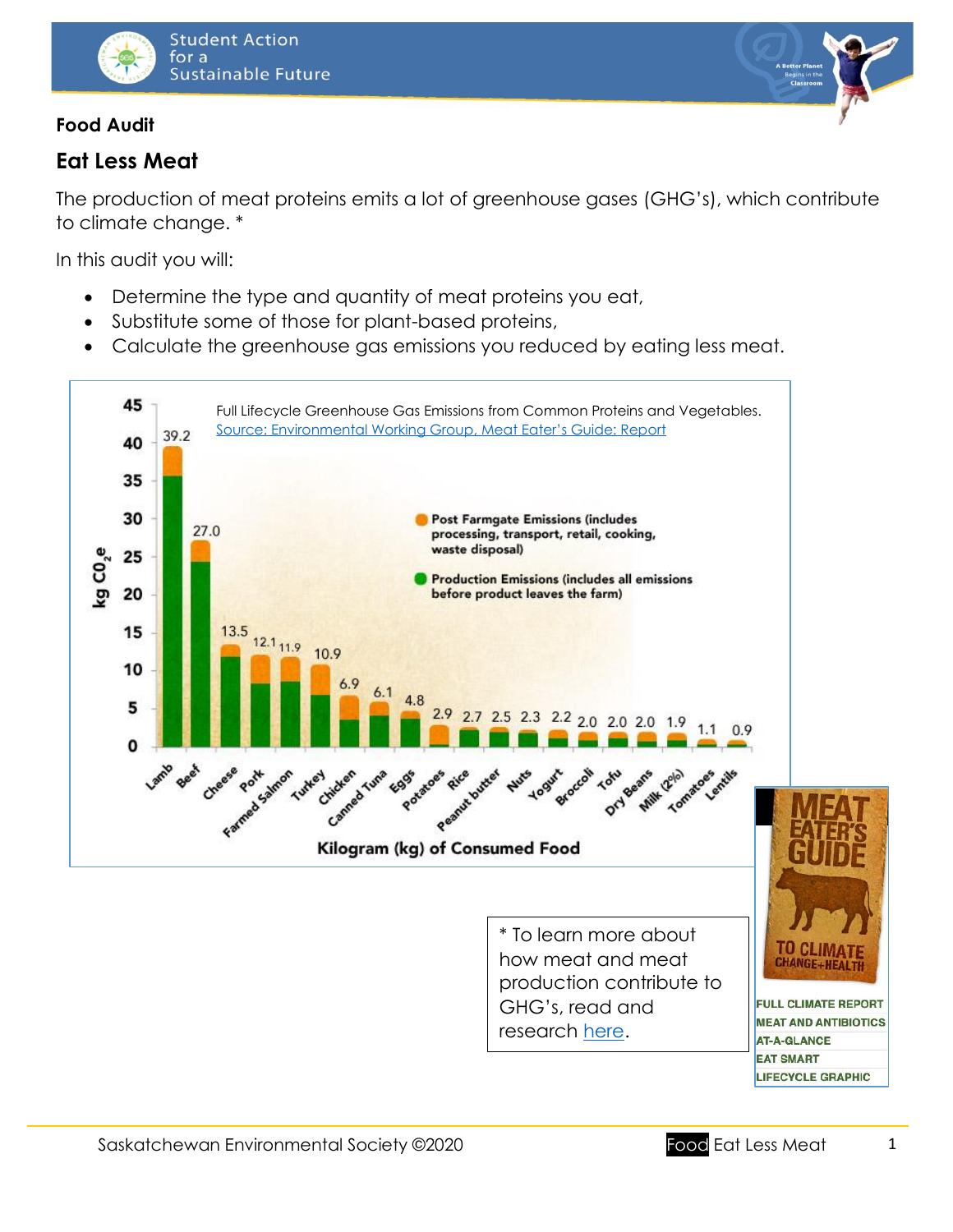



### **Pre-audit**

Before you start to eat less meat, you need to know what your protein-eating habits are now.

Use the chart on page 3 to keep track of the proteins you eat for one week.

Here are some things to consider before you begin so that your information is consistent:

- Will you keep track of just your protein-eating, or will you keep track of how your whole family eats? Include the number of people on your chart. **Consistency is best** – if you track protein-eating for 3 people the first week, try to track the protein-eating of the same 3 people the second week.
- Will you record the number of servings of protein at each meal, or the weight of each serving?
	- o Recording the number of servings is simpler and assumes a common weight of protein – 0.10kg
	- o Recording the weight of each type of protein will allow you to do more accurate GHG emissions calculations, but means you will need a weigh scale, and you will need to weigh and record each portion of protein at each meal.

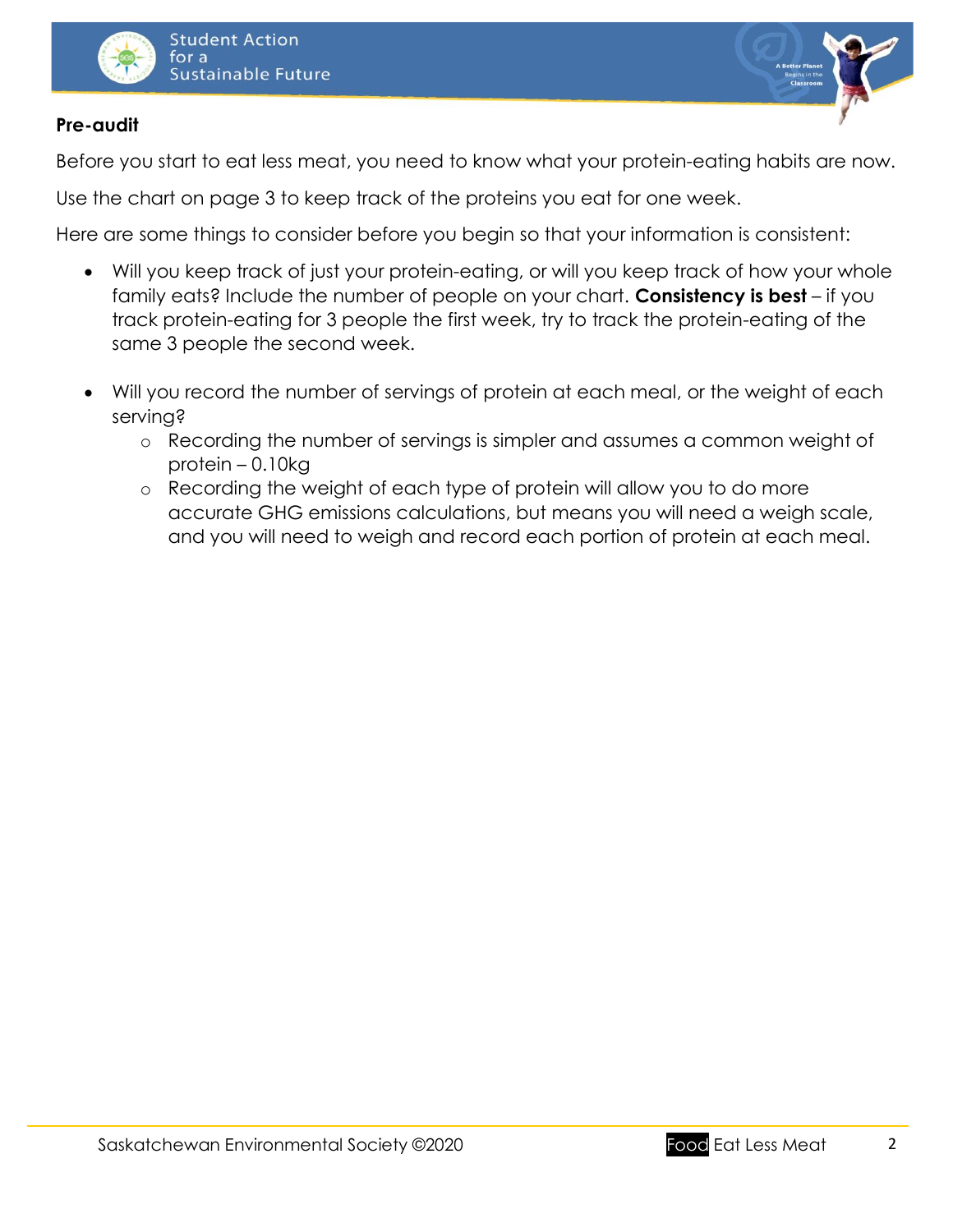



#### **Pre-audit: Eat Less Meat**

**Week 1: \_\_\_\_\_\_\_\_\_\_\_\_\_\_\_\_\_\_\_ Name: \_\_\_\_\_\_\_\_\_\_\_\_\_\_\_\_\_\_\_**

## **Number of people:\_\_\_\_\_\_\_\_\_\_\_\_\_\_\_\_\_\_\_\_\_\_**

If the meal included protein, write the source of protein in the box. For example, chicken, beef, fish, cheese, lentils, etc.

Note whether the data records the amount of protein (e.g. 0.10kg) or the number of servings.

| Date:                                                       | <b>Monday</b> | Tuesday | Wednesday | Thursday | Friday | Saturday | Sunday |
|-------------------------------------------------------------|---------------|---------|-----------|----------|--------|----------|--------|
|                                                             |               |         |           |          |        |          |        |
| <b>Breakfast</b><br>Weight(kg),<br>or number<br>of servings |               |         |           |          |        |          |        |
| Lunch<br>Weight(kg),<br>or number<br>of servings            |               |         |           |          |        |          |        |
| <b>Dinner</b><br>Weight(kg),<br>or number<br>of servings    |               |         |           |          |        |          |        |
| <b>Snacks</b><br>Weight(kg),<br>or number<br>of servings    |               |         |           |          |        |          |        |

Use the chart on page 4 to total the proteins eaten in week 1.

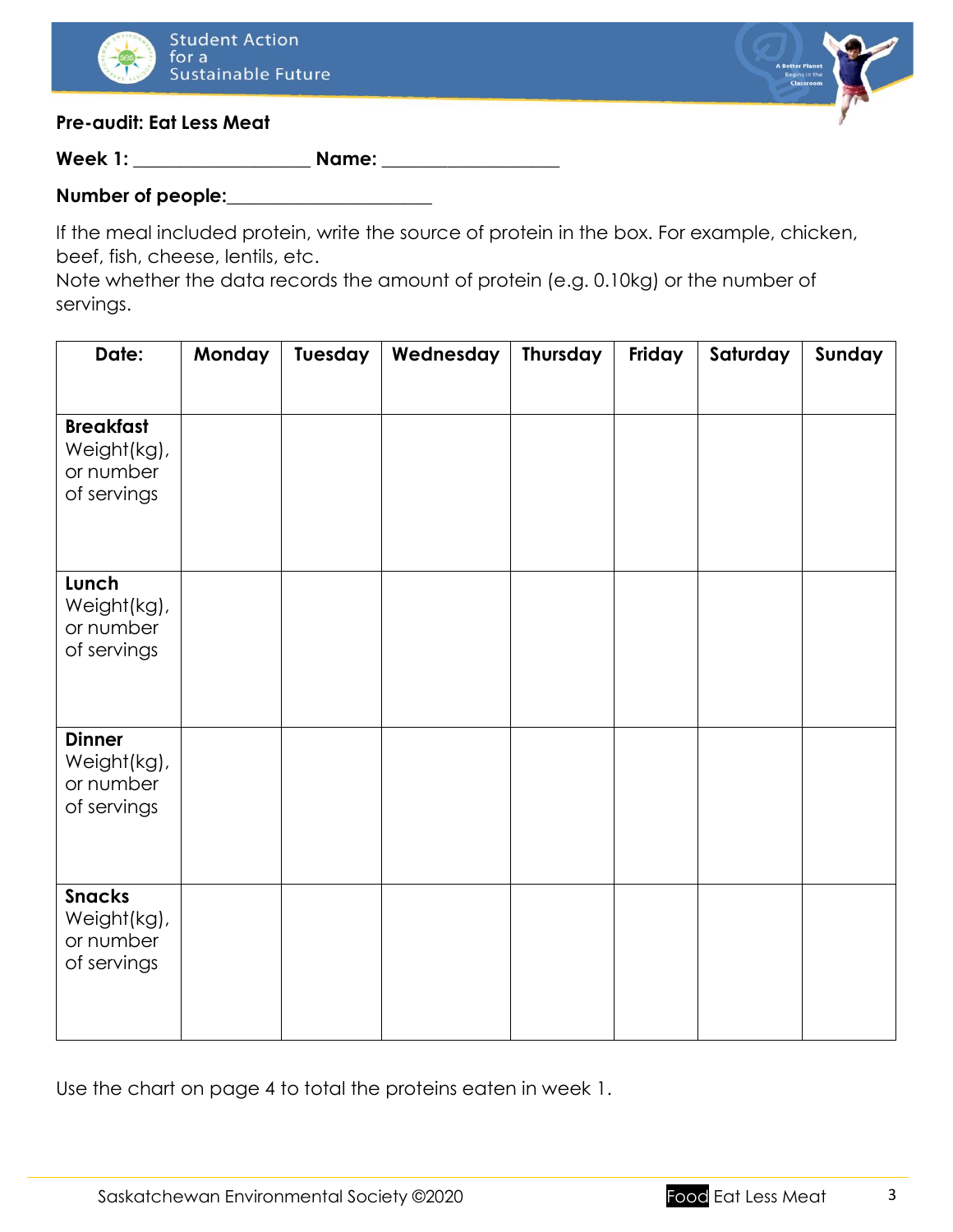



| <b>Total protein</b><br>meals                   | Weight (Kg) OR $\rightarrow$ | Number of<br>servings (x 0.1kg) | kgCO <sub>2e</sub> /kg of<br>food | <b>Total week 1</b> |
|-------------------------------------------------|------------------------------|---------------------------------|-----------------------------------|---------------------|
| Lamb                                            |                              |                                 | X 39.2                            |                     |
| Beef                                            |                              |                                 | X 27.0                            |                     |
| Cheese                                          |                              |                                 | X 13.5                            |                     |
| Pork                                            |                              |                                 | $X$ 12.1                          |                     |
| Farmed<br>Salmon (fish)                         |                              |                                 | X 11.9                            |                     |
| Turkey                                          |                              |                                 | X 10.9                            |                     |
| Chicken                                         |                              |                                 | X 6.9                             |                     |
| Canned Tuna<br>(fish)                           |                              |                                 | X 6.1                             |                     |
| Eggs                                            |                              |                                 | $X$ 4.8                           |                     |
| Potatoes                                        |                              |                                 | X 2.9                             |                     |
| Rice                                            |                              |                                 | X 2.7                             |                     |
| Peanut Butter                                   |                              |                                 | $X$ 2.5                           |                     |
| Nuts                                            |                              |                                 | $X$ 2.3                           |                     |
| Yogurt                                          |                              |                                 | X 2.2                             |                     |
| Broccoli                                        |                              |                                 | X 2.0                             |                     |
| Tofu                                            |                              |                                 | X 2.0                             |                     |
| Dry Beans<br>(chickpeas, kidney<br>beans, etc.) |                              |                                 | X 2.0                             |                     |
| Milk (2%)                                       |                              |                                 | X1.9                              |                     |
| Tomatoes                                        |                              |                                 | $X$ 1.1                           |                     |
| Lentils                                         |                              |                                 | X 0.9                             |                     |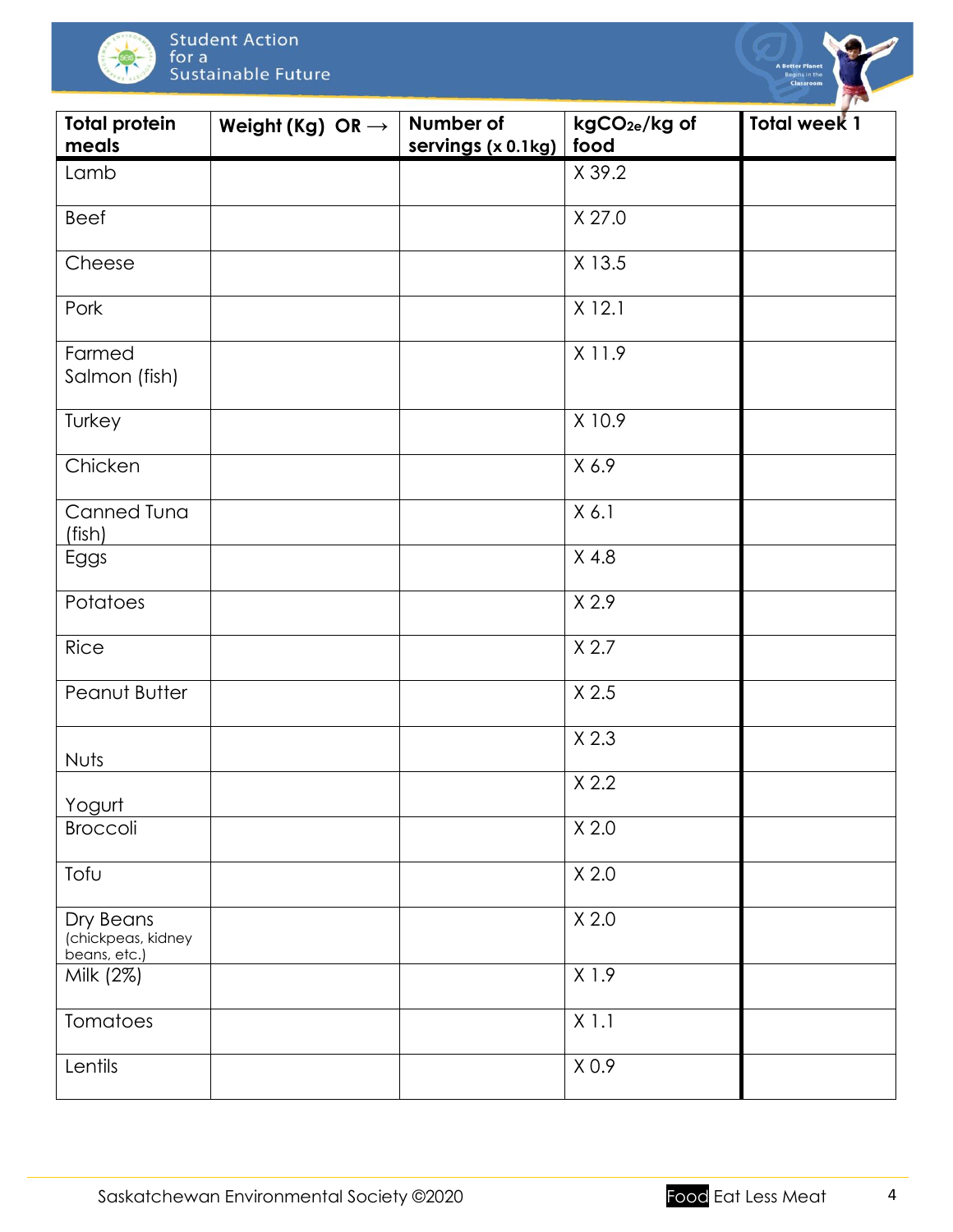



#### **Do the math:**

- 1. Using the chart on page 4 and your week 1 data, total each source of protein eaten by weight(kg), or number of servings.
- 2. If you are using the number of servings for your amounts, assume 0.1kg of meat per serving (that's about 1/4lb). Multiply the number of servings of each type of meat by 0.1kg to get the total weight.
- 3. Multiply the amount of each protein by the amount of greenhouse gas emissions each protein produces (kgCO<sub>2e</sub>/kg of food).
- 4. Add up the greenhouse gas emissions from all types of proteins eaten in week 1.

\_\_\_\_\_\_\_\_\_\_\_\_\_\_\_\_\_\_\_\_\_\_\_\_\_\_\_\_\_\_\_\_\_\_\_\_\_\_\_\_\_\_\_\_\_ **Week 1 Total kgCO2e**

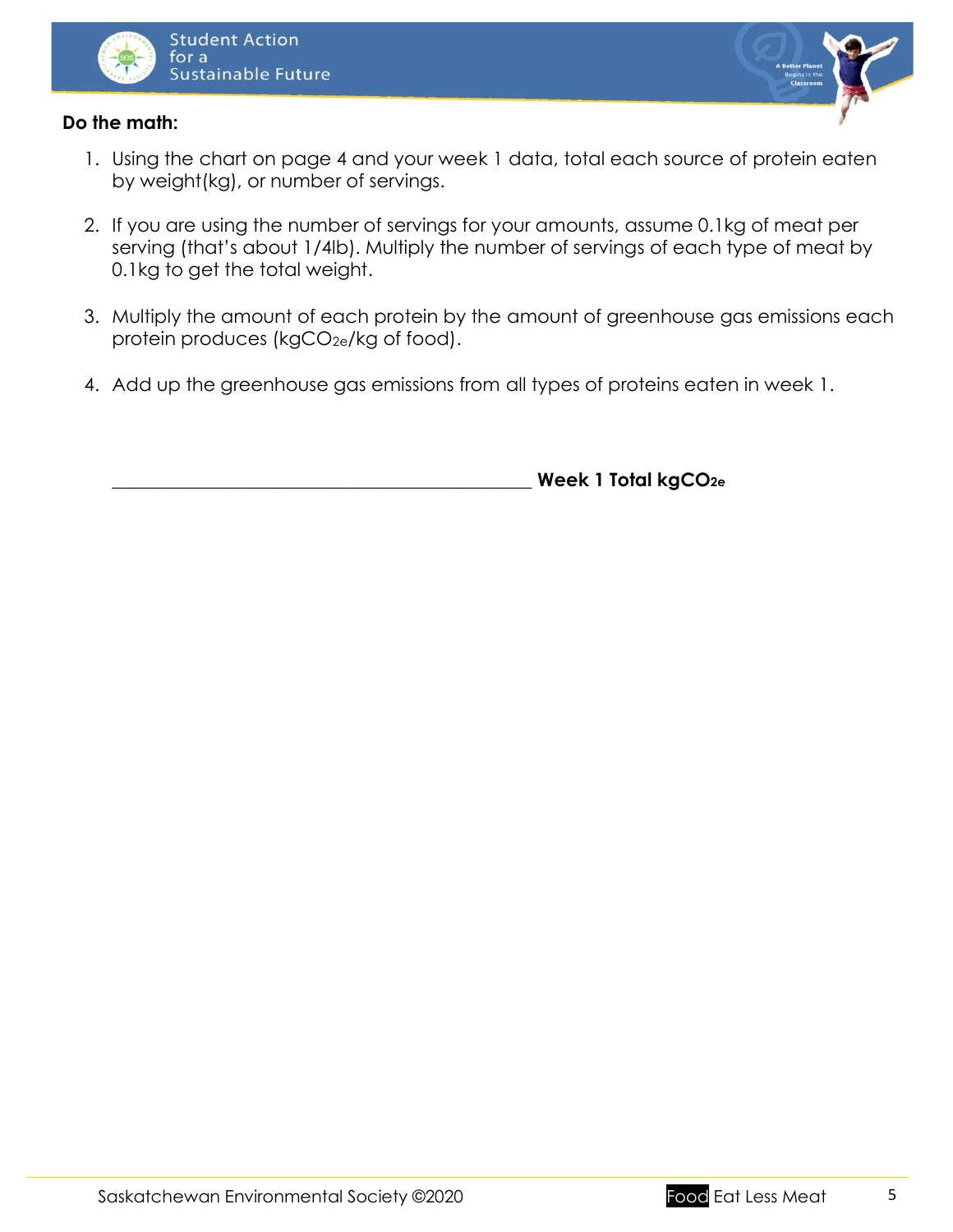



#### **Action and post-audit: Eat Less Meat**

**Week 2: \_\_\_\_\_\_\_\_\_\_\_\_\_\_\_\_\_\_\_ Name: \_\_\_\_\_\_\_\_\_\_\_\_\_\_\_\_\_\_\_**

#### **Number of people:\_\_\_\_\_\_\_\_\_\_\_\_\_\_\_\_\_\_\_\_\_\_**

Can you eat less meat this week? You aren't trying to eat no meat, just less than before. Now that you know that some proteins produce fewer GHG's than others, can you substitute proteins such as eggs, lentils or nuts, or eat smaller servings of meat (and larger servings of vegetables)?

If the meal included protein, write the source of protein in the box. For example, chicken, beef, fish, cheese, lentils, etc.

Note whether the data records the amount of protein (e.g. 0.10kg) or the number of servings.

| Date:                                                       | Monday | Tuesday | Wednesday | Thursday | Friday | Saturday | Sunday |
|-------------------------------------------------------------|--------|---------|-----------|----------|--------|----------|--------|
| <b>Breakfast</b><br>Weight(kg),<br>or number<br>of servings |        |         |           |          |        |          |        |
| Lunch<br>Weight(kg),<br>or number<br>of servings            |        |         |           |          |        |          |        |
| <b>Dinner</b><br>Weight(kg),<br>or number<br>of servings    |        |         |           |          |        |          |        |
| <b>Snacks</b><br>Weight(kg),<br>or number<br>of servings    |        |         |           |          |        |          |        |

Use the chart on page 7 to total the proteins eaten in week 2.

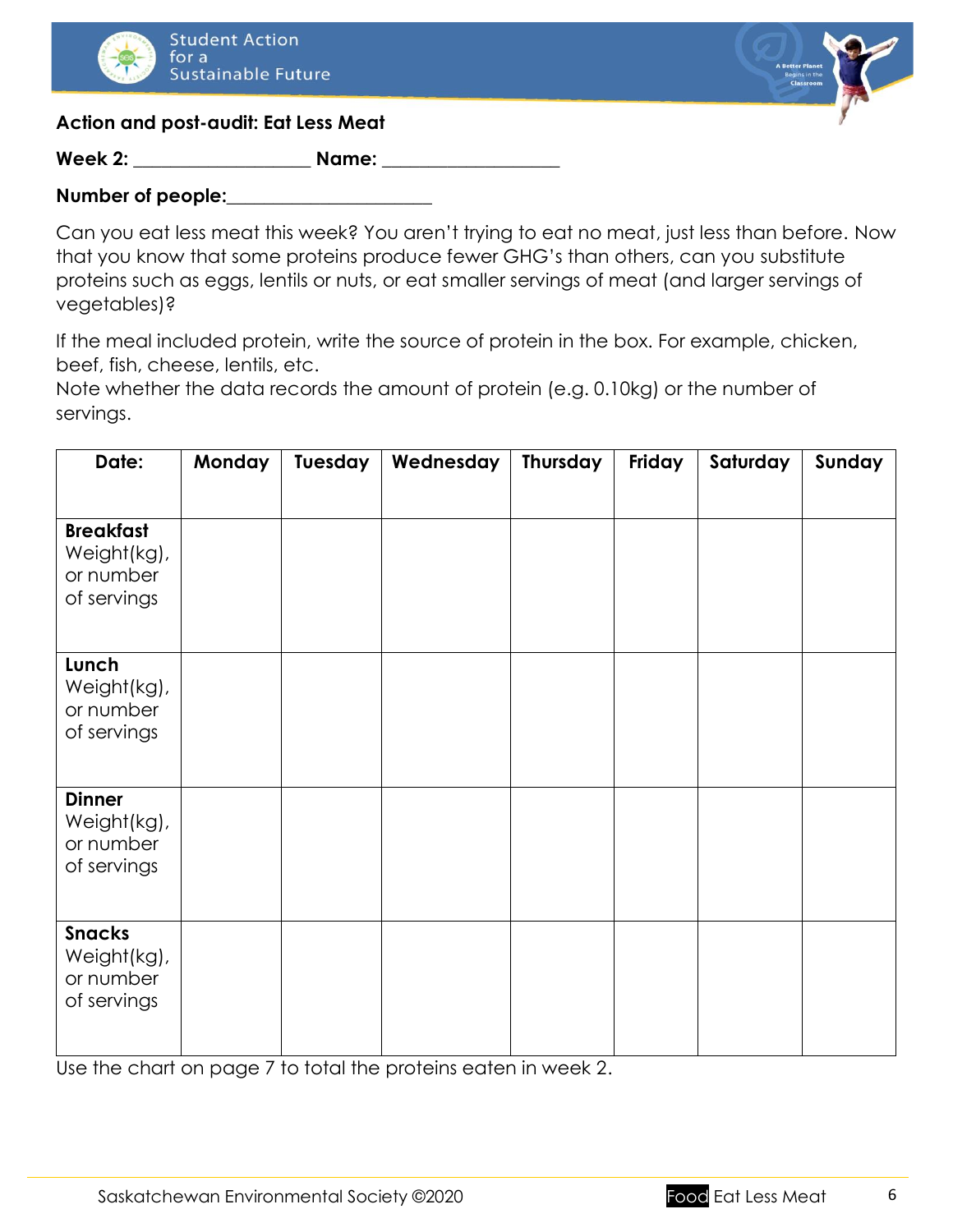



| <b>Total protein</b><br>meals                   | Weight (Kg) OR $\rightarrow$ | Number of<br>servings (x 0.1kg) | kgCO <sub>2e</sub> /kg of<br>food | <b>Total week 2</b> |
|-------------------------------------------------|------------------------------|---------------------------------|-----------------------------------|---------------------|
| Lamb                                            |                              |                                 | X 39.2                            |                     |
| Beef                                            |                              |                                 | X 27.0                            |                     |
| Cheese                                          |                              |                                 | X 13.5                            |                     |
| Pork                                            |                              |                                 | $X$ 12.1                          |                     |
| Farmed<br>Salmon (fish)                         |                              |                                 | X 11.9                            |                     |
| Turkey                                          |                              |                                 | X 10.9                            |                     |
| Chicken                                         |                              |                                 | X 6.9                             |                     |
| Canned Tuna<br>(fish)                           |                              |                                 | X 6.1                             |                     |
| Eggs                                            |                              |                                 | $X$ 4.8                           |                     |
| Potatoes                                        |                              |                                 | X 2.9                             |                     |
| Rice                                            |                              |                                 | X 2.7                             |                     |
| Peanut Butter                                   |                              |                                 | X 2.5                             |                     |
| Nuts                                            |                              |                                 | $X$ 2.3                           |                     |
| Yogurt                                          |                              |                                 | X 2.2                             |                     |
| Broccoli                                        |                              |                                 | X 2.0                             |                     |
| Tofu                                            |                              |                                 | X 2.0                             |                     |
| Dry Beans<br>(chickpeas, kidney<br>beans, etc.) |                              |                                 | X 2.0                             |                     |
| Milk (2%)                                       |                              |                                 | X1.9                              |                     |
| Tomatoes                                        |                              |                                 | $X$ 1.1                           |                     |
| Lentils                                         |                              |                                 | X <sub>0.9</sub>                  |                     |

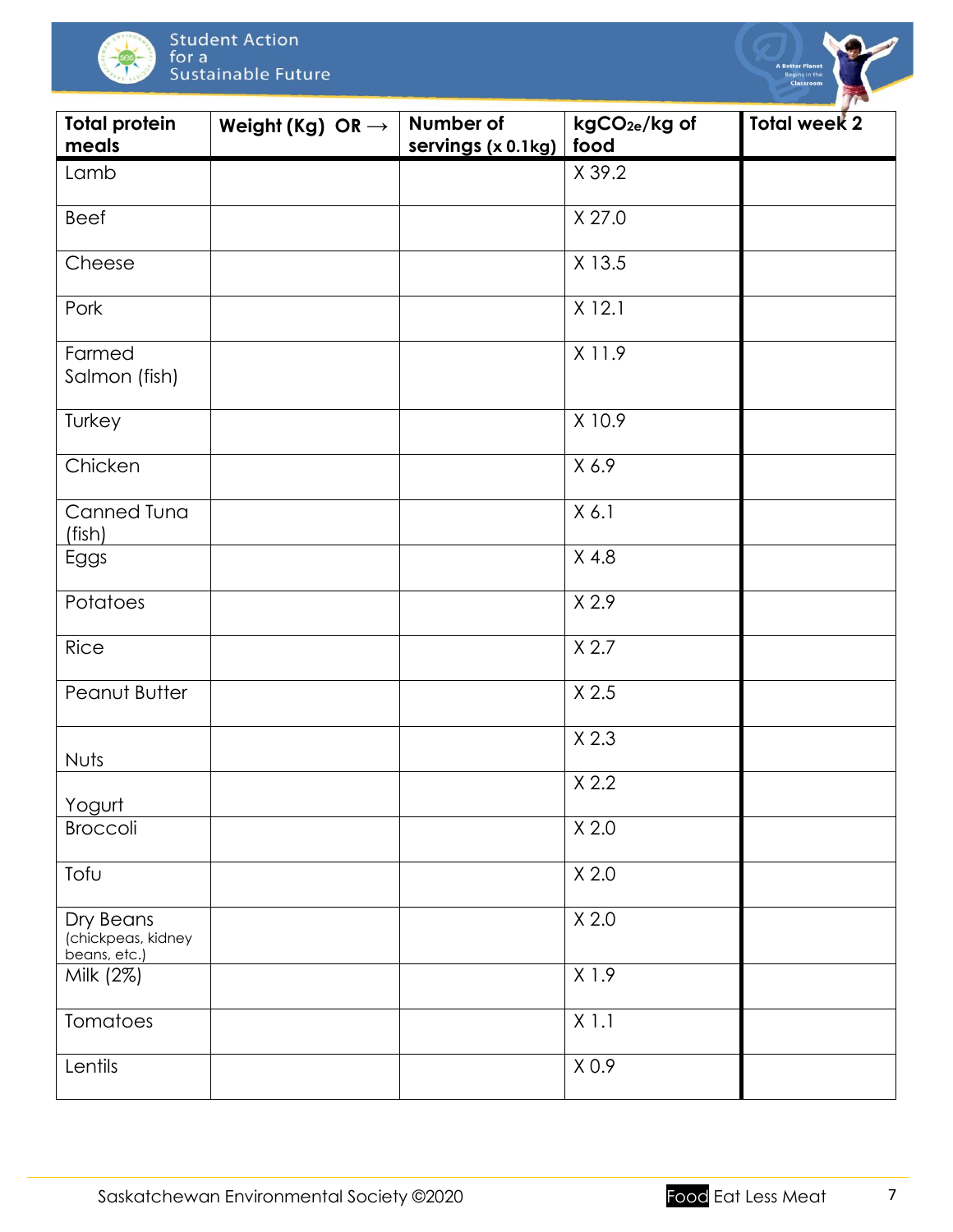



#### **Do the math:**

- 1. Using the chart on page 7, and your week 2 data, total each source of protein eaten in week 2 by weight(kg), or number of servings.
- 2. If you are using the number of servings for your amounts, assume 0.1kg of protein per serving (that's about 1/4lb). Multiply the number of servings of each type of protein by 0.1kg to get the total weight.
- 3. Multiply the amount of each protein by the amount of greenhouse gas emissions each protein produces (kgCO<sub>2e</sub>/kg of food).
- 4. Add up the greenhouse gas emissions from all types of proteins eaten in week 2.

| Week 2 Total $kgCO_{2e}$ |
|--------------------------|
|                          |

5. How much did you reduce GHG's by eating less meat?

| Week 2 total. |  |
|---------------|--|
|---------------|--|

- Week 1 total
- = kgCO2e reduced \_\_\_\_\_\_\_\_\_\_\_\_\_\_\_\_\_\_\_\_\_\_\_\_\_\_\_\_\_